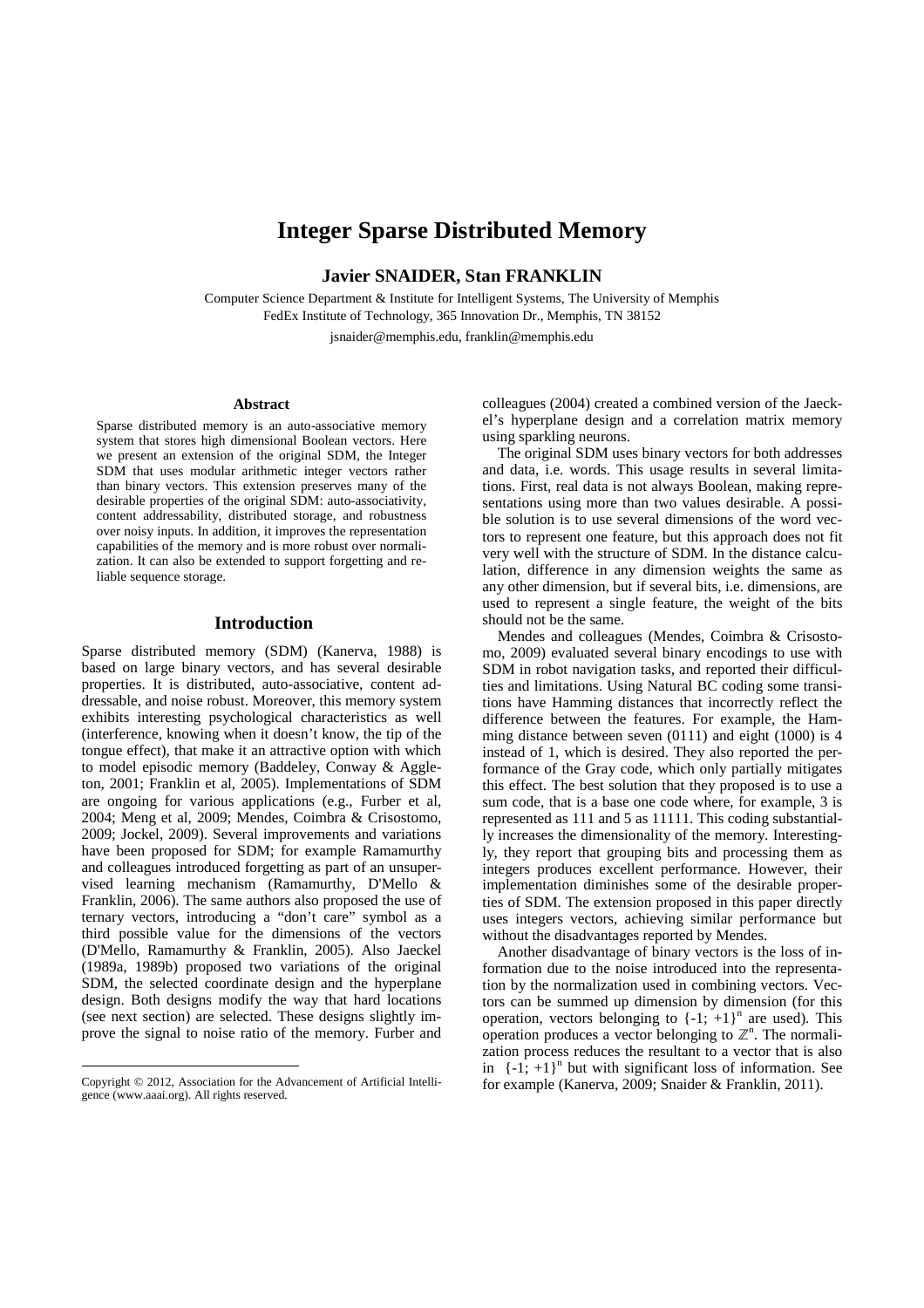Here we propose a new version of SDM, the Integer Sparse Distributed Memory (Integer SDM). This version is based on large vectors where each dimension has a range of possible integer values. The memory has properties similar to the original one, noise robustness, auto-associativity and being distributed. In addition, this memory avoids the limitations imposed by binary representation, as described above.

## **Sparse Distributed Memory**

Being based in the structure and behavior of the original SDM, it is better to describe Integer SDM using concepts from that original. In this section, we first briefly describe the components of SDM that are similar to those used in Integer SDM. For more information about SDM, both leisurely descriptions (Franklin, 1995, pp. 329-344) and highly detailed descriptions (Kanerva 1988) are available.

 SDM implements a content addressable random access memory. Its address space is of the order of  $2^{1000}$  or even more. Both addresses and words are binary vectors whose length equals the number of dimensions of the space. An important property of such high dimensional spaces is that two randomly chosen vectors are relatively far away from each other, meaning that they are uncorrelated. In our example, we will think of bit vectors of 1,000 dimensions. To calculate distances between two vectors in this space, the Hamming distance is used. To construct the memory, a sparse uniformly distributed sample of addresses, on the order of  $2^{20}$  of them, is chosen. The number of addresses selected to construct the memory is denoted by *m*. These addresses are called hard locations. Hard locations are the units of storage of the memory. Only hard locations can store data. For this purpose, each hard location has counters, one for each dimension. To write a word vector in a hard location, for each dimension, if the bit of this dimension in the word is 1, the corresponding counter is incremented. If it is 0, the counter is decremented. To read a word vector from a hard location, we compute a vector such that, for each dimension, if the corresponding counter in the hard location is positive, 1 is assigned to this dimension in the vector being read, otherwise 0 is assigned.

 A hard location can store several words but as a combination of them. In order to be able to reconstruct the original word, many hard locations participate in the storing and retrieving of any single word of data. To read from an address in SDM, the output vector is a composite of the readings of several hard locations. To determine which hard locations are used to read or write, an access sphere is defined. The access sphere for an address vector is a sphere with center at this address, enclosing, on average, a proportion *p* of the memory's hard locations; in our example 0.1% is used. To write a word vector in any address of the memory, the word is written to all hard locations inside the access sphere of the address. To read from any address, all hard locations in the access sphere of the address vector are read, and a majority rule for each dimension is applied.

 In general, the SDM is used as an auto-associative memory, so the address vector is the same as the word vector (but see Snaider & Franklin, 2011). In this case, after writing a word in the memory, the vector can be retrieved using partial or noisy data. If the partial vector is inside a critical distance from the original one, and it is used as address with which to cue the memory, the output vector will be close to the original one. This critical distance depends on the number of vectors already stored in the memory. If the process is repeated, using the first recovered vector as address, the new reading will be even closer to the original. After a few iterations, typically less than ten, the readings converge to the original vector. If the partial or noisy vector is farther than the critical distance away from the original one, the successive readings from the iterations will rapidly diverge.

# **Integer Sparse Distributed Memory**

The structure of Integer SDM is similar to that of SDM. The words and addresses used by Integer SDM are large vectors of integers, i.e. vectors with a large number of dimensions. The possible values for each dimension are in a defined integer range. For example, the range of values can be [-8, 7] or [0, 15]. Any range of values is possible. For simplicity, we will work with ranges with 0 as lower bound and *r* - 1 as upper bound. There is no limit for the size of the range. However, the storage requirement increases proportionally with the size of the range. More formally, Integer SDM works within multidimensional space with vectors  $v \in \mathbb{Z}_r^n$ , where *n* is the number of dimensions of the space and *r* is the size of the range of values for each dimension. The dimensions of the space follow modular arithmetic, i.e. the values wrap around after *r*. The greatest possible value for a dimension is *r* - 1 and the next value after *r* - 1 is 0.

 Integer SDM is composed of hard locations. As in SDM, a small, uniformly distributed, fraction of all possible addresses  $a \in \mathbb{Z}_r^n$  are chosen for the addresses of the hard locations. Each hard location has a fixed address and counters, resembling the structure of SDM. However, Integer SDM has a different arrangement of counters: each dimension has *r* counters, one for each possible value in that dimension. We define  $c_i$  as the group of counters corresponding to the dimension *i*, and  $c_i^{(v)}$  as the counter corresponding to dimension *i* and value  $v \in \{0, ..., r-1\}$ . The procedures to read from or write to the memory are similar to the ones used for SDM.

 To read or write a word *w*, first the access sphere of the address is determined. The distance used here is an extension of the Euclidean metric. The distance between two vectors is defined as:

$$
d(u, v) = \sqrt{\sum_{i} (\Delta_i)^2}
$$

where:  $\Delta_i = \min \left( \text{mod}_r (u_i - v_i), \text{mod}_r (v_i - u_i) \right)$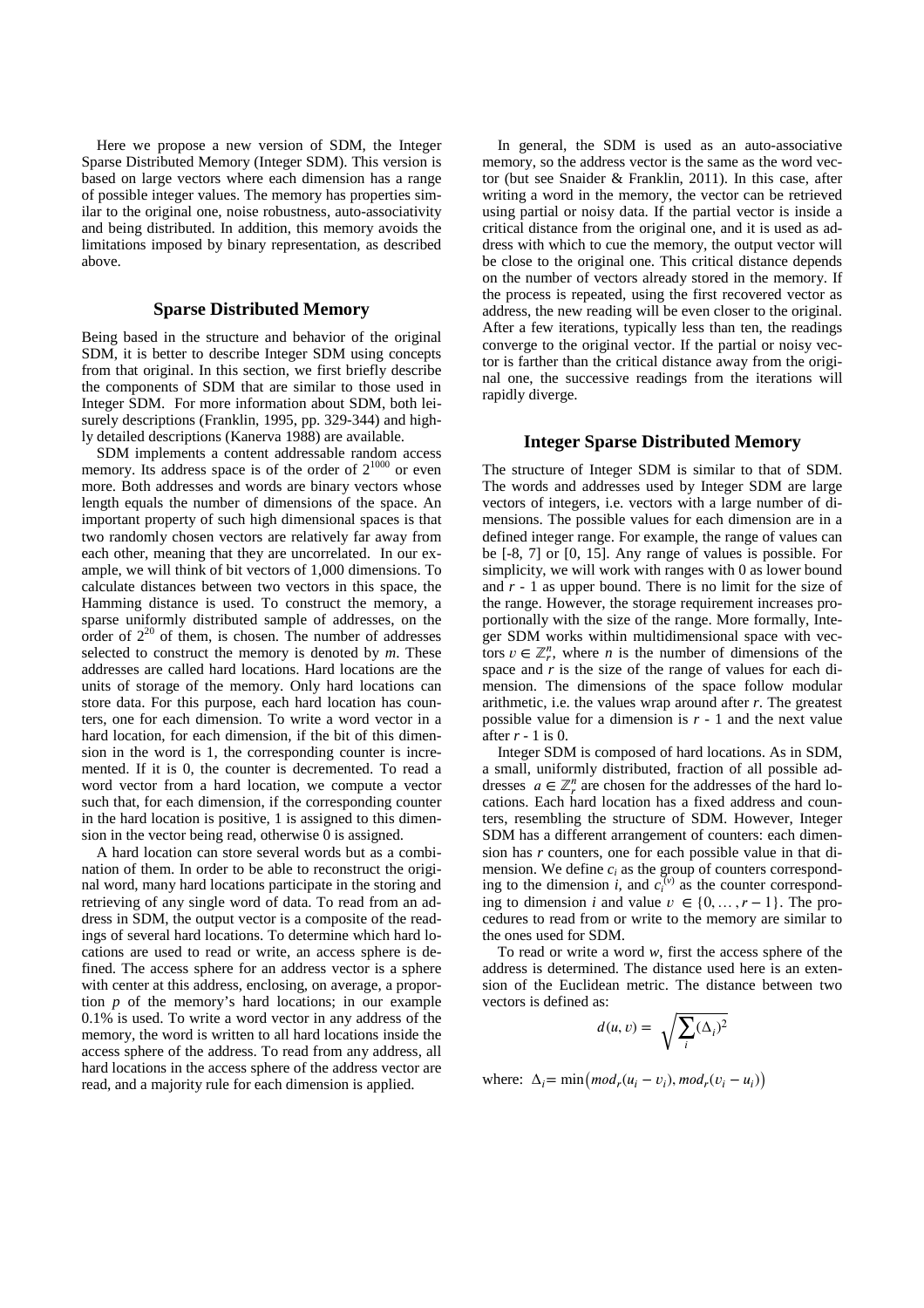Since each dimension in the space follows modular arithmetic, each dimension is like a circle and there are two possible *paths* in dimension *i* between the values  $u_i$  and  $v_i$ . Notice that  $\Delta_i$  is the smaller length of these two paths.

 The radius of the access sphere is defined in such a way that on average it encloses a small proportion *p* of the total number of hard locations *m*. The access sphere encloses *pm* hard locations. This value *p* is also the probability of activation of one hard location, i.e. the probability of one hard location participates in one particular reading or writing operation. For writing the word *w* in the memory, the counters of every dimension of each hard location in the access sphere are updated using the following rule:

$$
c_i^{(v)} \text{ is incremented } \Leftrightarrow v = w_i
$$

where  $w_i$  is the value of the dimension *i* of the word *w*. Notice that only one counter out of *r* of each dimension of each hard location in the access sphere is incremented.

 To read from the memory, first the hard locations in the access sphere are determined. Then the counters of each value of each dimension of all hard locations in the access sphere are summed up:

$$
s_i^{(v)} = \sum_{HL \in A.S.} c_i^{(v)}
$$

where  $s_i^{(v)}$  is the sum of the counters for dimension *i* and value *v*. Finally, for each dimension a majority rule is applied among the values:

$$
z_i = i dx(v) \text{ of } \max\left(s_i^{(0)} \dots s_i^{(r-1)}\right)
$$

where  $z_i$  is the value of dimension  $i$  of the output vector. This vector *z* can be used as an address to read again from the memory, iterating in the same way that was described for the original SDM.

 The fidelity of the memory, i.e. the probability of retrieving a written word, is better than the original SDM. This improvement in the fidelity is due to the more precise storage in each hard location. Suppose the stored value for dimension *i* of word *w* is *k*, that is  $w_i = k$ . To incorrectly read  $w_i$  from memory, at least one of the sums  $S_i^{(v)}$  for the incorrect values ( $v \neq k$ ), must be greater than  $s_i^{(k)}$ . The value of the sums for incorrect values is due to the contribution of other words written in the memory that share some of the same hard locations used to store *w*. Assuming the other words written in the memory are uniformly distributed in the space<sup>1</sup>, the noise produced by the interference of these written words is distributed in *r* possible values. This diminishes the expected value and variance of the  $s_i^{(v)}$  for v  $\neq k$ . Then the probability of having at least one  $s_i^{(v)} > s_i^{(k)}$  is

 $\overline{a}$ 

less than in the original SDM for the same number of words stored in the memory. This increment in the fidelity of the memory also increments its capacity: more words can be stored before the effect of interference is noticed. This compensates for the additional requirements of memory storage of this memory compared to SDM.

 The complexity of the reading (or writing) operation of the memory is  $O(mn + prmn)$ . The first term corresponds to the calculation of the distance from *w* to each hard location, and the second term corresponds to the reading (or writing) of the counters in the hard locations. Since *pr* << 1, the first term dominates. Since the number of hard locations *m* can be large, the implementation could be slow. However, the algorithm is easily parallelizable to be executed in multithreading or SIMD (e.g. using GPUs) architectures. Moreover, other methods to activate the hard locations, instead of the access sphere, were studied for SDM, and can be used with Integer SDM also. See for example (Jaeckel, 1989a, 1989b). These alternatives would greatly reduce the time complexity of the algorithm.

#### **Experiments and Results**

 Several simulations were performed to test the percentage of errors in the output words. We used an Integer SDM with 100,000 hard locations and a word length of 1,000 dimensions, where  $r = 16$  (i.e. range:  $[0 - 15]$ .) We used a probability of activation  $p = 0.001$ , that corresponds to a radius of the access sphere of 188. The size of the memory (i.e. number of hard locations) was chosen to have enough hard locations in the access sphere for each read or write to support the desired properties of the Integer SDM, but to be as small as possible so as to limit the number of reads and writes required to perceive the effects of loading the memory. A total of 5,000 random vectors were stored in the Integer SDM. The vectors were also preserved in a separate database so they could be used as cues or compared with the retrievals from the Integer SDM.

 The simulation was performed in four stages. In each stage, one hundred vectors were randomly selected from the set of 5,000 stored vectors, and the memory was cued using these vectors with some amount of noise, that is with some number of randomly selected dimensions that were changed from the original. The amount of noise changed in each stage was: 5, 10, 20, and 30 percent respectively. In stages 1 and 2, 100% of the vectors were retrieved. Stage 3 had only one retrieval error, and stage 4 produced 65% correct retrievals. The same experiment using the Manhattan distance had similar results: 100% of the vectors correctly retrieved in stages 1, 2, and 3, and 65% in stage 4. The graceful degradation in the performance shown in these experiments is similar to the one observed in the original SDM (Kanerva, 1988).

 Another experiment demonstrated the generalization characteristics of the memory. Figure 1a. depicts twelve gray scale (16 levels) images of 33 x 33 pixels each. For each image, one vector of 1,089 dimensions representing the information of the image was stored in the memory.

<sup>&</sup>lt;sup>1</sup>This assumption is reasonable to give an estimation of the capacity of the memory. However, the memory can store vectors even if they are not uniform distributed, but the capacity will be diminished. See (Kanerva, 1988) for a similar analysis for SDM.